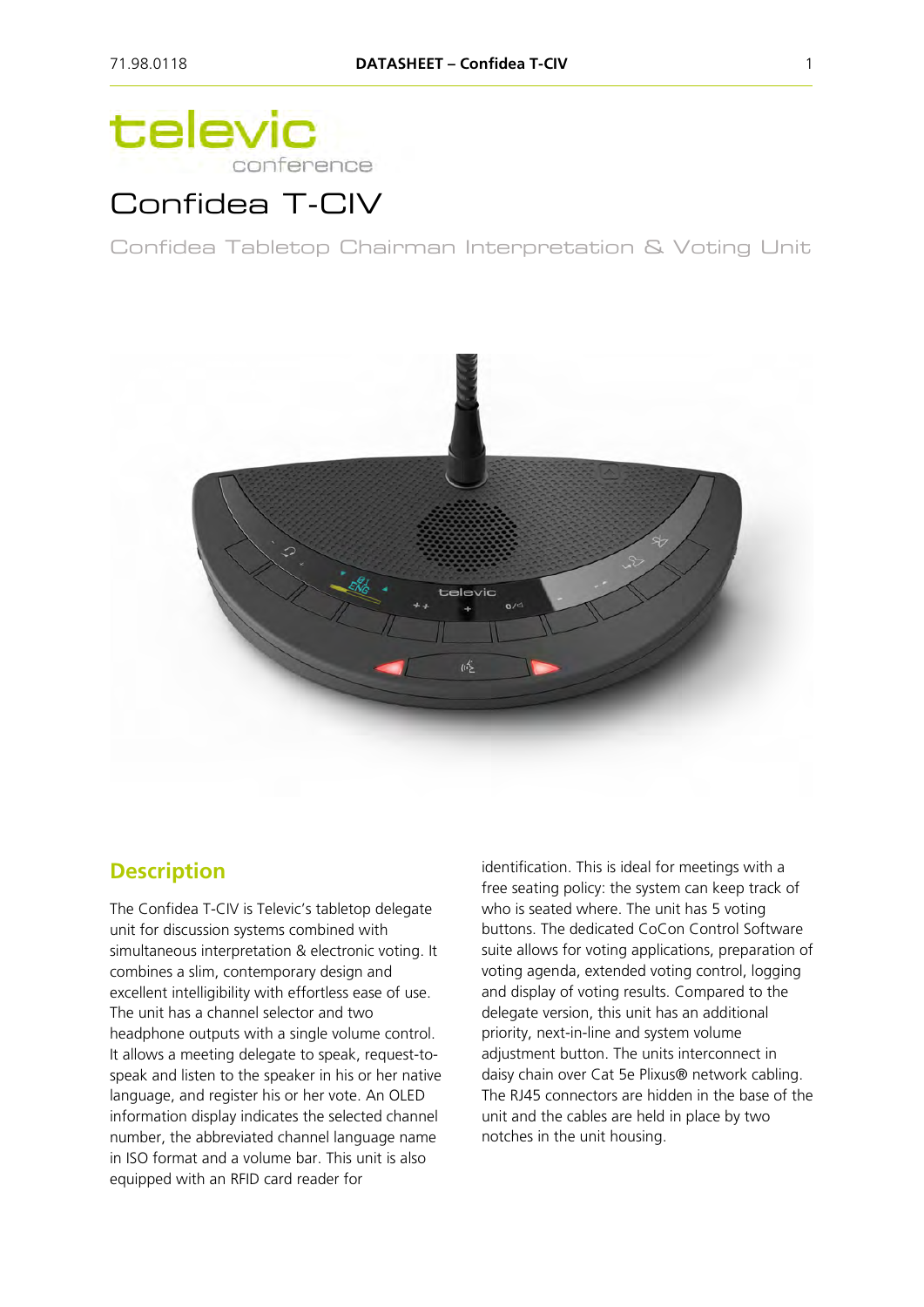### **Benefits**

The Confidea T-CIV is a *sleek and stylish solution* and can be set up in the blink of an eye. The input and output connections are *auto-sensing and interchangeable*. As a result, installation is *easy, fast, and straightforward*, making it the ideal system for frequently changing environments. The removable microphone is *immune for mobile phone interference*, so delegates can leave their phones switched on during the meeting. The Confidea T-CIV is backed by the Plixus® network with redundant cabling and hot swapping options to ensure *maximum reliability*. Finally, its shielded microphone is immune to mobile phone interference.

#### **Features**

- ‒ Built-in high-quality loudspeaker which is automatically muted when the microphone is active, to prevent acoustic feedback
- Microphone On/Off or request-to-speak button with two signaling LEDs
- ‒ Two headphone outputs with single volume control
- Next-in-line button
- Priority button
- ‒ Five voting buttons (++/+/0/-/--)
- OLED information display with selected language and volume bar
- ‒ RFID card reader

### **Connectivity**

- Screw-lock socket to connect a removable microphone.

| D-MIC30SL | 71.98.0053 |  |
|-----------|------------|--|
| D-MIC40SL | 71.98.0054 |  |
| D-MIC50SL | 71.98.0055 |  |

- ‒ Two RJ 45 connectors for loop through cabling
- ‒ Two 3.5 mm stereo jack sockets for headphones
- ‒ Plixus-powered

#### **Software**

To fully configure, manage, and use the unit, Televic's CoCon management software is required. The following standard licenses are available:

| <b>CoCon Discussion</b>     | 71.98.1101 |
|-----------------------------|------------|
| <b>CoCon Signage</b>        | 71.98.1102 |
| <b>CoCon Voting</b>         | 71.98.1104 |
| <b>CoCon Authentication</b> | 71.98.1105 |
| <b>CoCon Interpretation</b> | 71.98.1107 |
|                             |            |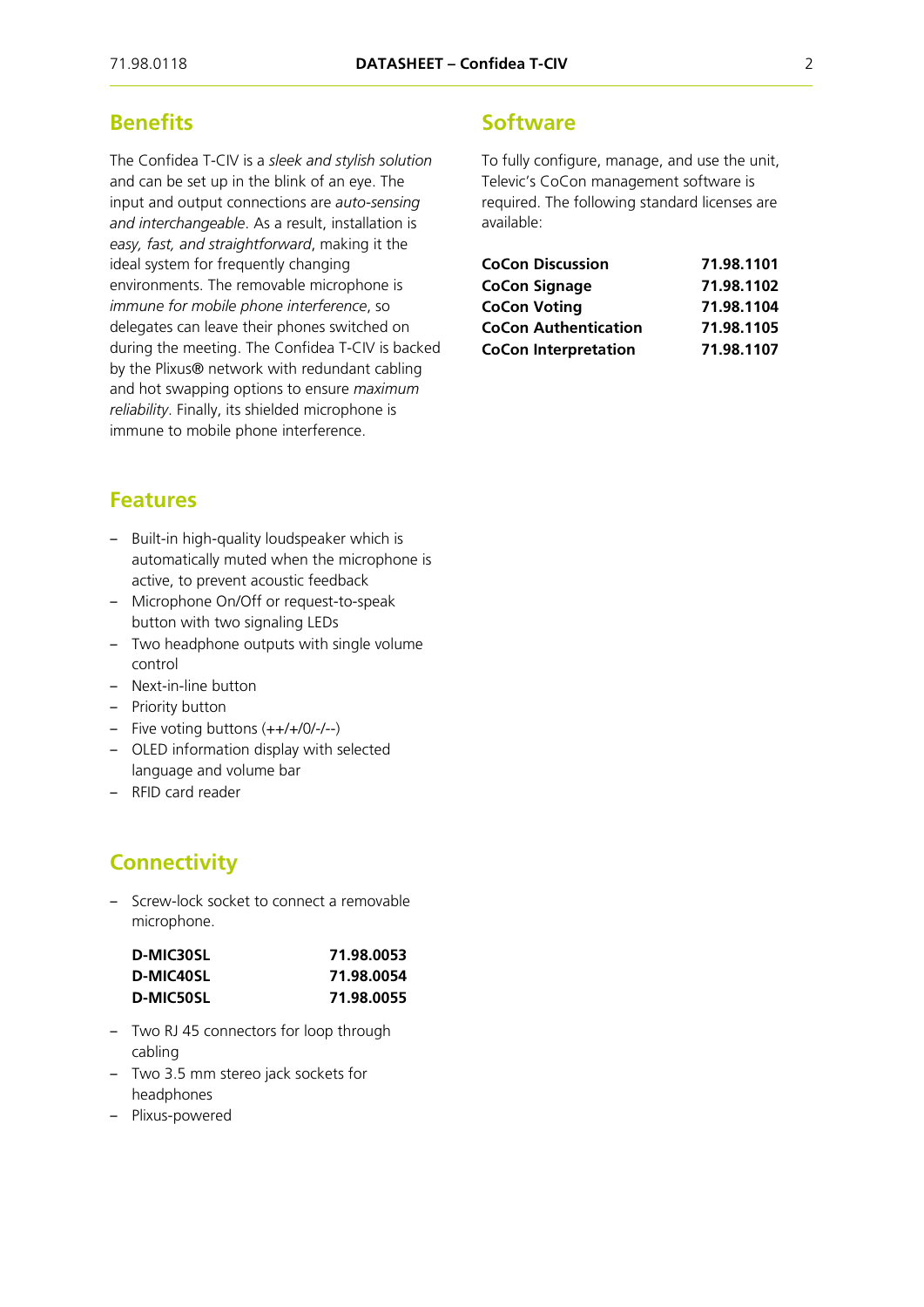## **Certifications**

| Reaion | <b>Certification</b> |
|--------|----------------------|
| Europe |                      |

## **Specifications**

| <b>Mechanical</b>       |                                          |
|-------------------------|------------------------------------------|
| Material                | PC/ABS                                   |
| Color                   | Black Matt, RAL9011                      |
| Size (mm)               | 230 (w) $\times$ 130 (h) $\times$ 60 (d) |
| Size packed (mm)        | 250 (w) $\times$ 150 (h) $\times$ 90 (d) |
| Weight (g)              | 480                                      |
| Weight packed (g)       | 620                                      |
| <b>Electrical</b>       |                                          |
| Voltage                 | 48 VDC                                   |
| Consumption             | 4.5 W                                    |
| <b>Speaker Output</b>   |                                          |
| Maximum output          | >1 W                                     |
| power                   |                                          |
| Frequency response      | 200-20,000 Hz                            |
| Dynamic range           | $> 90$ dB                                |
| THD @ nominal level     | $< 0.1\%$                                |
| Load impedance          | 8 <sub>0</sub>                           |
| <b>Headphone Output</b> |                                          |
| Maximum output          | $>10$ mW                                 |
| Frequency response      | 22-22,000 Hz                             |
| Dynamic range           | $> 90$ dB                                |
| THD @ nominal level     | $< 0.1\%$                                |
| Load impedance          | $16-32$ $\Omega$                         |
| <b>Microphone Input</b> |                                          |
| Nominal input level     | $-54.7$ dBV                              |
| Maximum input level     | $-24.6$ dBV                              |
| Input impedance         | $1 k\Omega$                              |
| Dynamic range           | $>93$ dB                                 |
| Frequency response      | 25-20,000 Hz                             |
| THD @ nominal level     | $< 0.1\%$                                |

All information copyright **Televic Conference**, 2015. Version 1.0, October 2015

— Leo Bekaertlaan 1 · 8870 Izegem · Belgium Tel. +32 51 30 30 45 Fax +32 51 31 06 70 E-mail: conference@televic.com Web: [http://www.televic-conference.com](http://www.televic-conference.com/) *Televic reserves the right to change this document without notice.*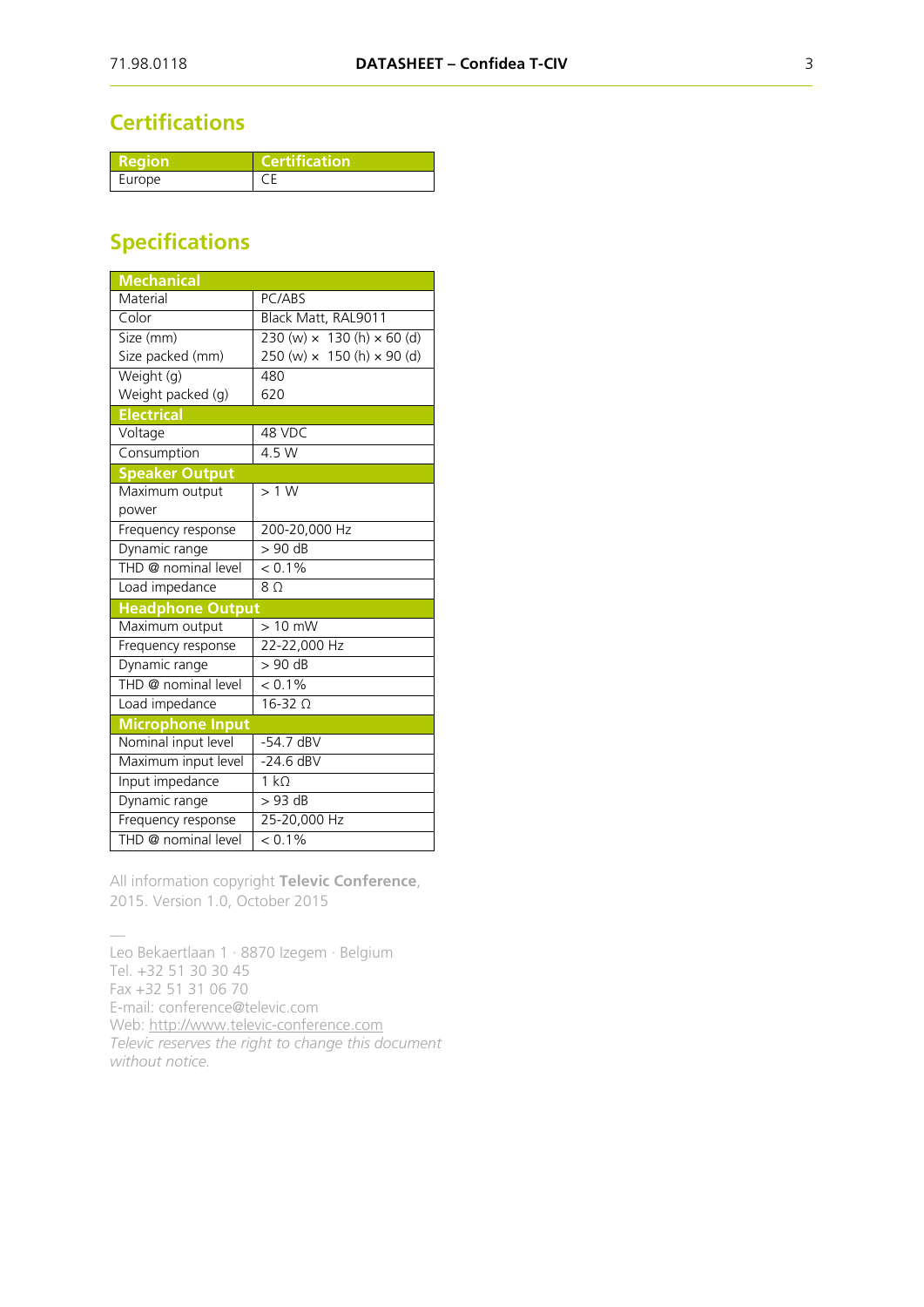# televic conference

# Confidea T-DIV

Confidea Tabletop Delegate Interpretation & Voting Unit



### **Description**

The Confidea T-DIV is Televic's tabletop delegate unit for discussion systems combined with simultaneous interpretation & electronic voting. It combines a slim, contemporary design and excellent intelligibility with effortless ease of use. The unit has a channel selector and two headphone outputs with a single volume control. It allows a meeting delegate to speak, request-tospeak and listen to the speaker in his or her native language, and register his or her vote. An OLED information display indicates the selected channel number, the abbreviated channel language name in ISO format and a volume bar. This unit is also equipped with an RFID card reader for

identification. This is ideal for meetings with a free seating policy: the system can keep track of who is seated where. The unit has 5 voting buttons. The dedicated CoCon Control Software suite allows for voting applications, preparation of voting agenda, extended voting control, logging and display of voting results. The chairman version of this unit has 2 additional buttons to guide the meeting: *Next-in-line* & *Priority*. The units interconnect in daisy chain over Cat 5e Plixus® network cabling. The RJ45 connectors are hidden in the base of the unit and the cables are held in place by two notches in the unit housing. Finally, the units can be cabled in loop so meetings can proceed in the event a cable or a unit gets defective.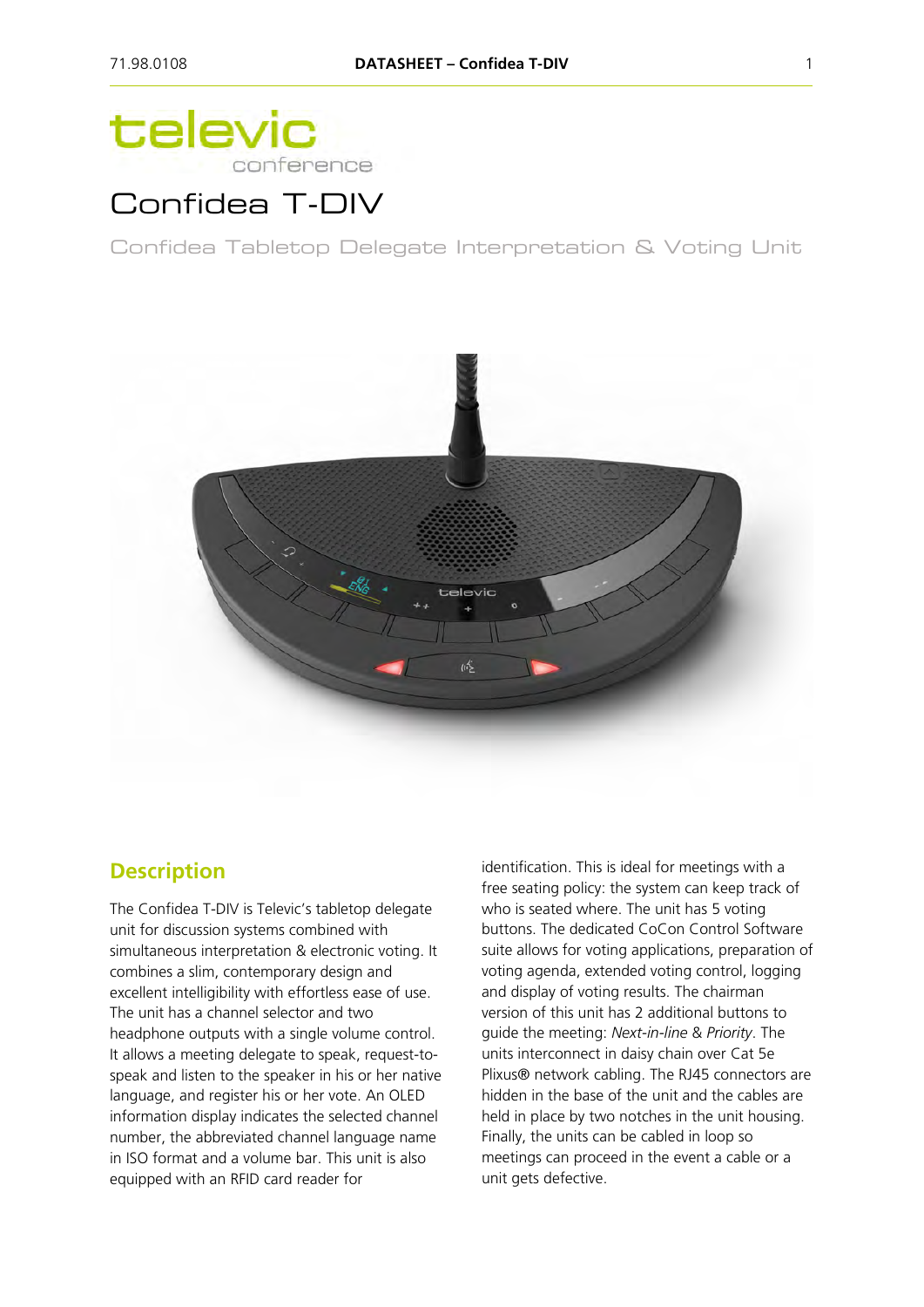What's more, the *hotswap* functionality of the Plixus system reduces the downtime of a unit since it is automatically reconfigured during an active meeting.

Finally, the units benefit from Plixus's *audio processing capabilities*. The result is a warm and natural sound that makes listening much more comfortable.

### **Benefits**

The Confidea T-DIV is a *sleek and stylish solution* and can be set up in the blink of an eye. The input and output connections are *auto-sensing and interchangeable*. As a result, installation is *easy, fast, and straightforward*, making it the ideal system for frequently changing environments. The removable microphone is *immune for typical mobile phone interference*, so delegates can leave their phones switched on during the meeting.

#### **Features**

- Built-in high-quality loudspeaker which is automatically muted when the microphone is active, to prevent acoustic feedback
- ‒ Microphone On/Off or request-to-speak button with two signaling LEDs (red: on, green: request)
- Two headphone outputs with single volume control
- $-$  Five voting buttons  $(++/-)/(-/-)$
- ‒ OLED information display with selected language and volume bar
- ‒ RFID card reader

## **Connectivity**

‒ Screw-lock socket to connect a removable microphone.

| D-MIC30SL | 71.98.0053 |  |
|-----------|------------|--|
| D-MIC40SL | 71.98.0054 |  |
| D-MIC50SL | 71.98.0055 |  |

- ‒ Two RJ 45 connectors for loop through cabling
- ‒ Two 3.5 mm stereo jack sockets for headphones
- ‒ Plixus-powered

#### **Software**

To fully configure, manage, and use the unit, Televic's CoCon management software is required. The following standard licenses are available:

| <b>CoCon Discussion</b>     | 71.98.1101 |
|-----------------------------|------------|
| <b>CoCon Voting</b>         | 71.98.1104 |
| <b>CoCon Interpretation</b> | 71.98.1107 |

To enhance the functionality of meetings and extend the features of the Confidea T-DIV, the following optional licenses are available:

| <b>CoCon Signage</b>        | 71.98.1102 |
|-----------------------------|------------|
| <b>CoCon Authentication</b> | 71.98.1105 |
| <b>CoCon Import/Export</b>  | 71.98.1108 |